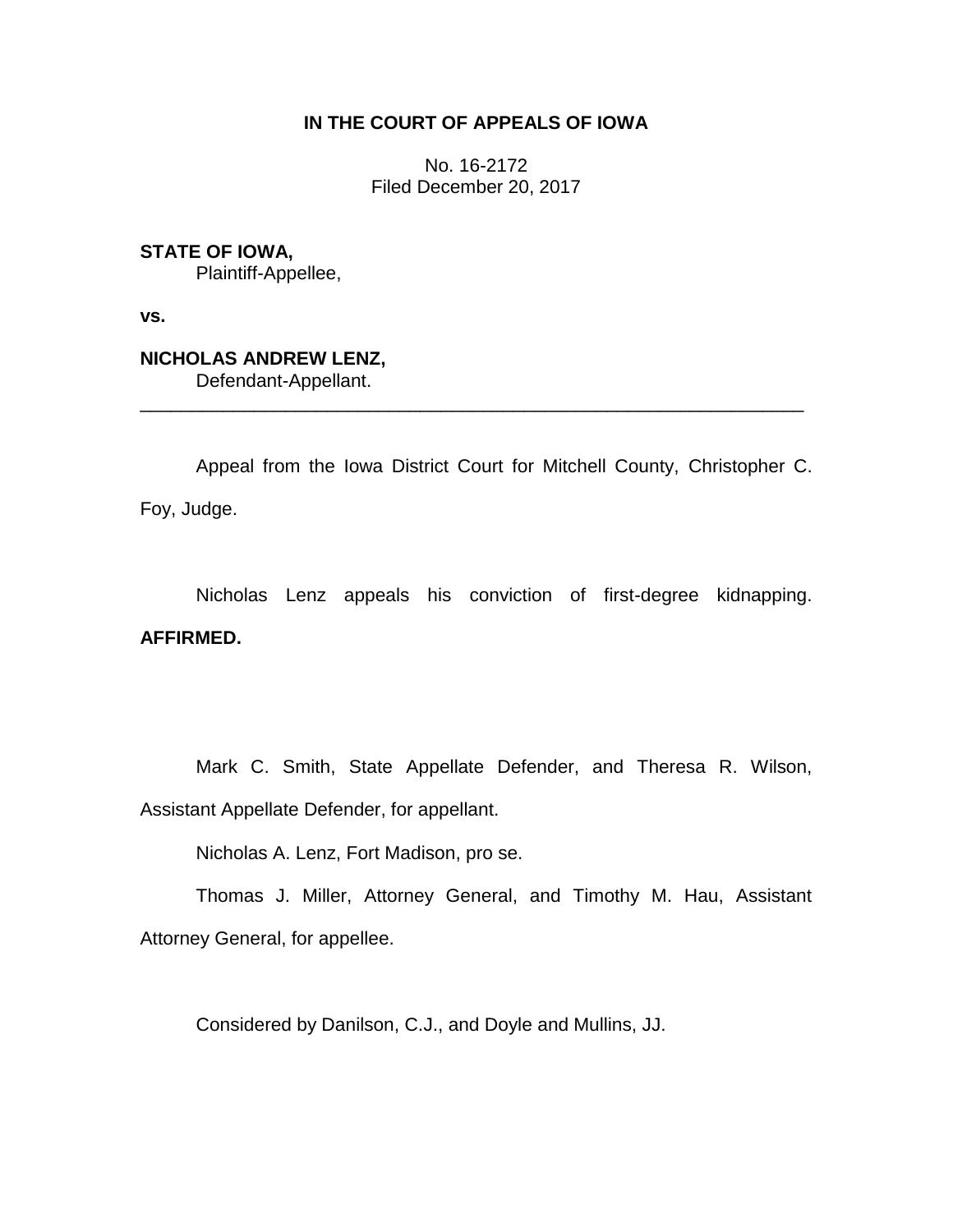### **MULLINS, Judge.**

 $\overline{a}$ 

Nicholas Lenz appeals his conviction of first-degree kidnapping. His various arguments on appeal include: (1) the district court improperly disallowed questioning of the victim about her drug use at or around the time of the crime or, alternatively, his trial counsel was ineffective for failing to argue such evidence was admissible under the inexplicably-intertwined doctrine; (2) the court erred in allowing irrelevant and prejudicial information regarding whether a sheriff's deputy thought Lenz could have shot him at the time of his arrest; (3) the statute defining serious injury, Iowa Code section 702.18 (2016), is unconstitutionally vague; (4) the evidence was insufficient to support a necessary element of the crime, that the victim suffered a serious injury or, alternatively, that any serious injury was not a result of confinement; (5) the court erred in failing to give certain jury instructions; and (6) the jury's general verdict makes it unclear whether he was convicted on a valid or invalid basis thus warranting a new trial. Lenz also argues his trial counsel was ineffective in failing to raise arguments three and six at trial. $^1$ 

 $1$  Lenz also requests this court to conduct an in-camera review of the notes taken by a special agent of the Iowa Division of Criminal Investigation in relation to witness depositions in order to ensure the propriety of the district court's determination that the notes did not contain exculpatory information and were therefore not discoverable. The discovery tool Lenz attempts to employ applies only to "statements." *State v. DeZeeuw*, 401 N.W.2d 226, 227 (Iowa Ct. App. 1986) (quoting *State v. Groscost*, 355 N.W.2d 32, 34 (Iowa 1984)). Our supreme court has stated:

In order for statements to be subject to [discovery], which we have approved, it is necessary that they be written statements made by the witness and signed, or otherwise adopted or approved by the witness, or that they be a stenographic, mechanical, electrical, or other recording, or a transcription thereof, which is a substantially verbatim recital of an oral statement made by said witness and recorded contemporaneously without the making of such oral statement. The distinction between a statement made by a witness and one that is an imprecise summary of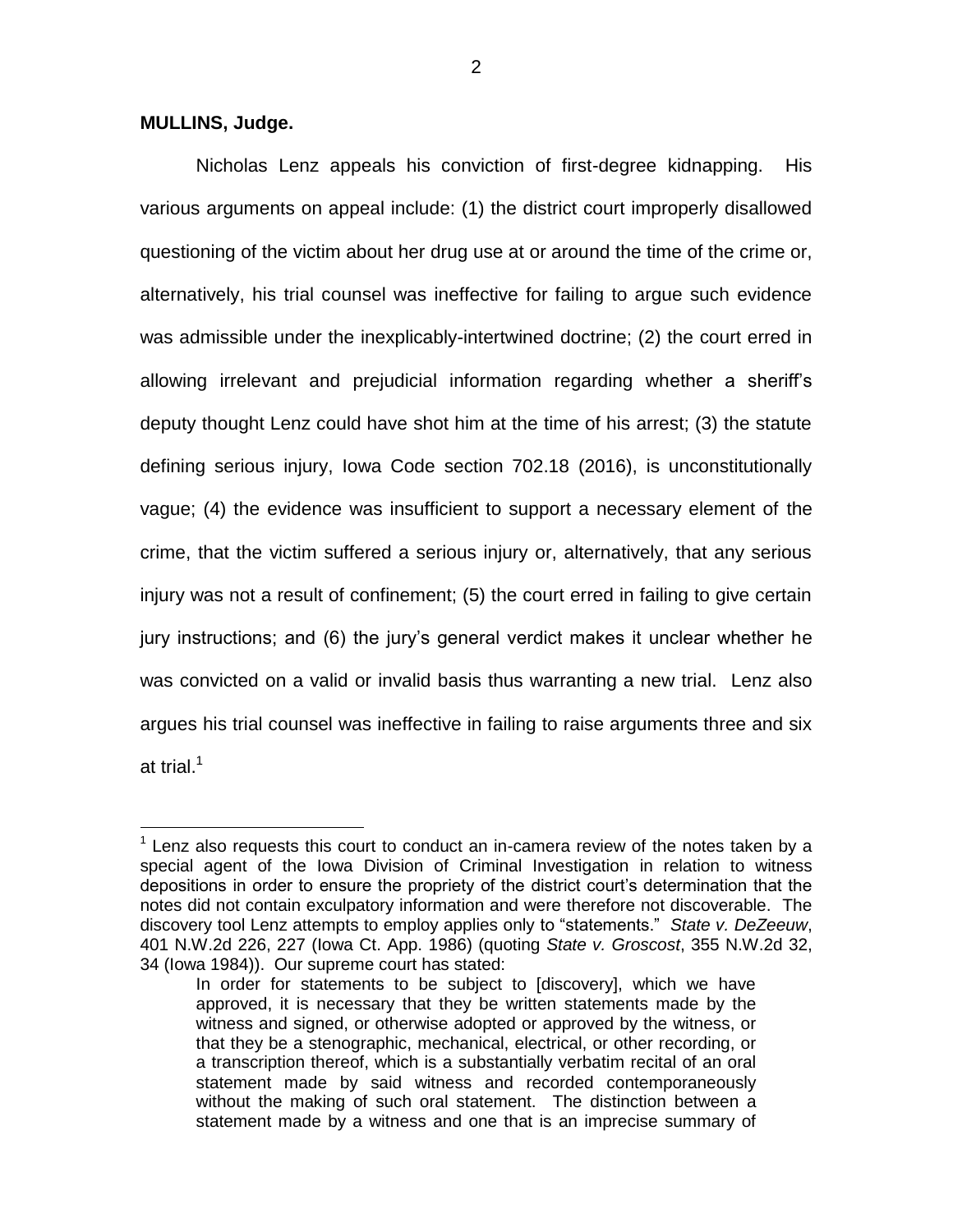## **I. Background Facts & Proceedings**

 $\overline{a}$ 

Lenz was in a romantic relationship with Chris Sonberg in the early months of 2016; the two were dating at the time but the relationship was "not good." On the afternoon of March 5 of that year, Lenz and Sonberg travelled from Mitchell, Iowa to Waterloo to visit a casino. They spent "two hours or longer" at the casino. After their departure from the casino, an argument ensued between the two in the vehicle Lenz was driving back to Mitchell. Lenz began yelling at Sonberg and eventually struck her with his fists several times in her face, which caused her to lose consciousness—she was in-and-out of consciousness for the remainder of their journey. When they arrived at Sonberg's home in Mitchell, Lenz put a cigarette out on her right cheek and then dragged her by her hair from the car into the house while covering her mouth so she could not scream.

For the next couple of days, they remained in Sonberg's home, wherein Chris was "beaten a lot" by Lenz. He hit her numerous times in her head and

what another understood the witness to say has been made on the federal level as well as in Iowa.

*State v. Horn*, 828 N.W.2d 717, 721 (Iowa 1979). Upon a review of the documents requested, we conclude they are not "statements" and therefore affirm the district court's conclusion that they were not discoverable materials.

Finally, Lenz argues the district court incorrectly applied Iowa Code section 702.18 in instructing the jury and trial counsel was ineffective in failing to object to the instruction. To the extent Lenz argues the district court failed to define the terms "protracted" or "extended" to the jury, he provides us with no authority that such a specific definitional instruction to the jury is required. We therefore deem the argument waived. *See* Iowa R. App. P. 6.903(2)(g)(3). To the extent Lenz argues the district court's use of the term "extended" rather than "protracted" in its instruction was improper, we note we have previously approved the language used by the district court and affirm its use of the same. *See, e.g.*, *State v. Edwards*, No. 10-0754, 2011 WL 1878600, at \*1 (Iowa Ct. App. May 11, 2011); *State v. Billingsly*, No. 03-1165, 2004 WL 1259726, at \*2 (Iowa Ct. App. June 9, 2004); *see also Protract*, Webster's Third New International Dictionary 1826 (unabridged ed. 2002) (listing the term "extend" as a synonym for the term "protract").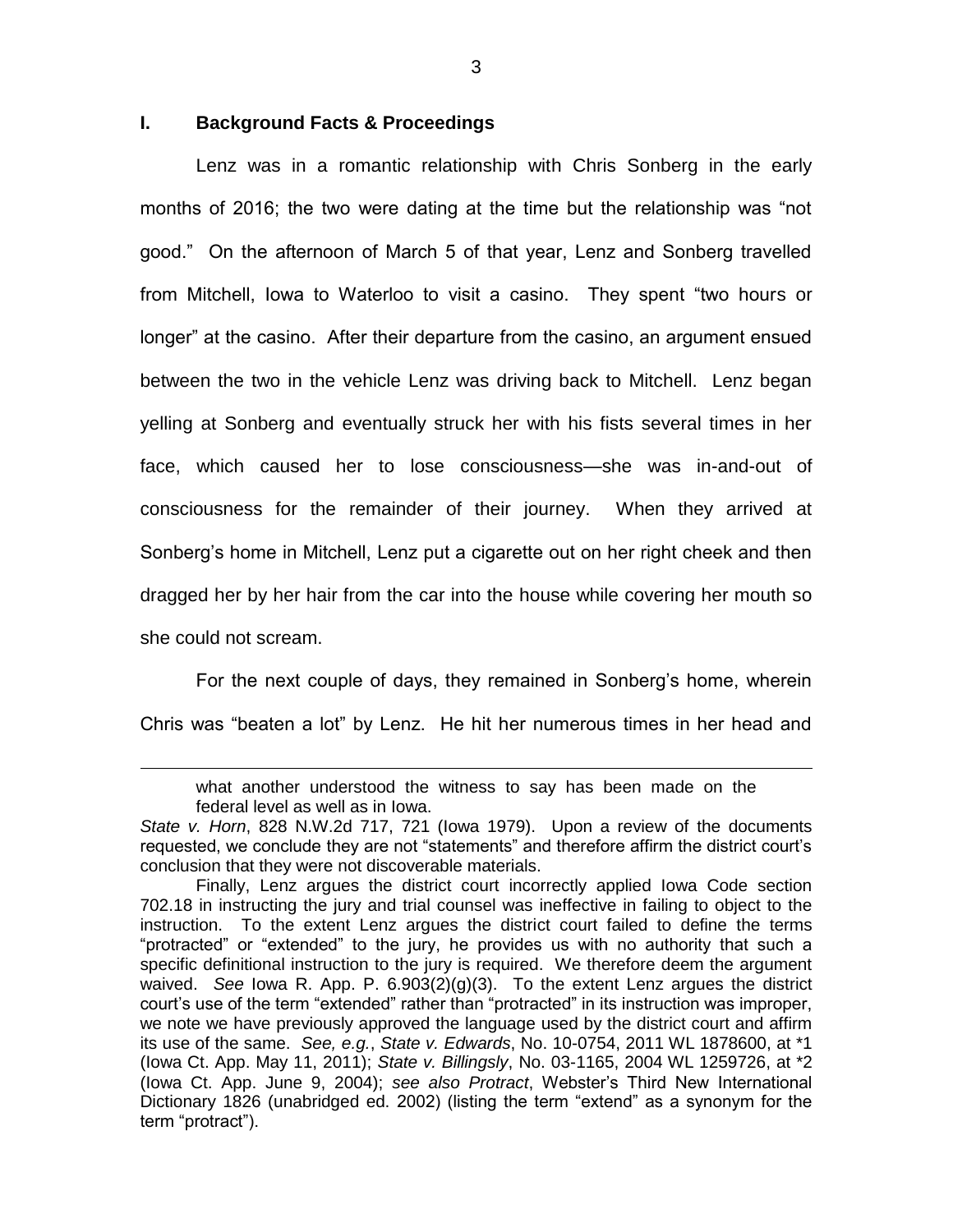face and strangled her to a point that she testified she thought she was going to die. Lenz also threatened Sonberg with the display of a firearm on multiple occasions, hit her "upside the head" with it, and pressed its muzzle against her flesh. At one point, when Sonberg tried to escape, Lenz chased her outside, slammed her to the ground, kicked her in her ribs and head, and dragged her by her hair back into the residence. Lenz eventually transported Sonberg to an abandoned camper where he zip tied her ankles to a pipe under the stove and then left her there for approximately four hours, during which Sonberg was without food, water, and heat and experienced a loss of feeling in her feet as a result of the tightness of the zip ties. Lenz subsequently transported Sonberg back to her home, where he continued to confine her.

In the early morning hours of March 7, Sonberg's father visited her home and noticed one of the home's windows was open. He notified law enforcement of a possible break-in at the residence, and a Mitchell County Sheriff's Deputy responded shortly thereafter. When the deputy entered the residence with Sonberg's father, he observed Lenz sleeping on a couch in the living room. The deputy approached Lenz and handcuffed him. Sonberg was located in the bedroom of the residence. The deputy observed that she had facial injuries and Sonberg advised Lenz "beat her up." The deputy removed Lenz from the home and secured him in his police vehicle. Lenz managed to escape the vehicle, however, and fled the scene. Following a foot chase, Lenz stole a car to aid him in his escape, but he was recaptured by authorities. Sonberg was transported to a nearby hospital in an ambulance. She was then life-flighted to Mayo Clinic in Rochester, Minnesota for treatment.

4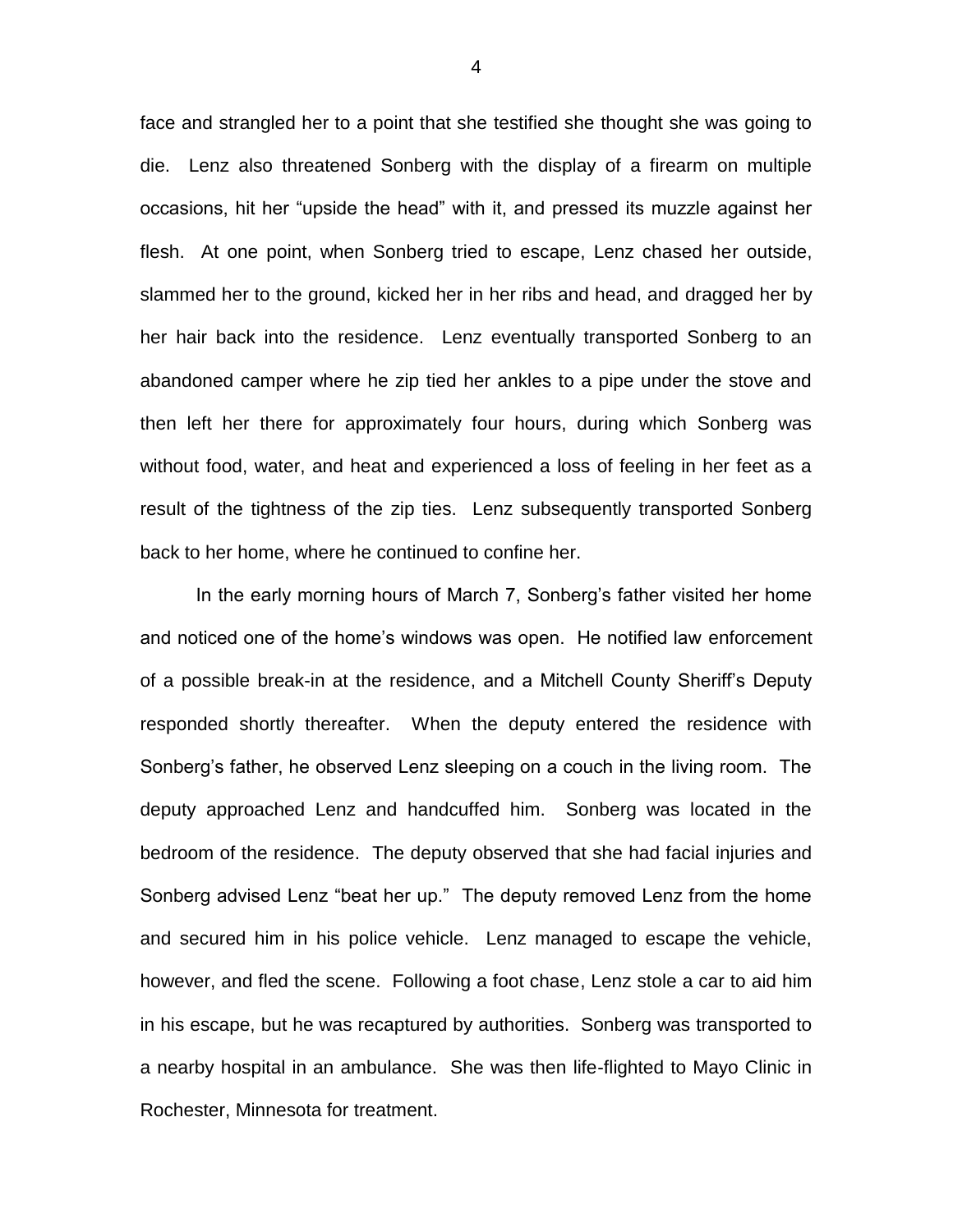On March 8, Lenz was interviewed by police officers.<sup>2</sup> At the outset of the interview, Lenz requested the officers to tell Sonberg he was sorry for what he did; he repeated his sorrow for his actions a number of times throughout the interview. He stated Sonberg wanted to go to Waterloo for drugs, and when they got there, they smoked about \$200 worth of crack. On their way back to Mitchell from Waterloo, Lenz said he became upset with Sonberg and he "couldn't take it anymore." An argument ensued, during which Sonberg rolled down her window in an attempt to "wave somebody down," presumably for a ride. Lenz stated he grabbed her by the ponytail, "threw her down," and rolled up and locked the windows. He indicated he subdued her for the remainder of the journey back to Mitchell. At one point, Lenz said Sonberg "was really starting to piss [Lenz] off, so" he punched her "like ten times in her back." Upon their arrival in Mitchell, Lenz admitted he dragged Sonberg into the house, after which he "beat the fuck out of her for like two days straight." Lenz thought the beatings "might have broke[n] some of her ribs and might have broke[n] her jaw too." Lenz said he eventually decided to transport Sonberg to a camper near his grandparents' home. Lenz stated, in transit, he "just snapped" and "repetitively . . . hit [Sonberg] on her left side of her jaw" and "also in her ribs too." While in the camper, Lenz admitted he zip tied Sonberg's legs to a pipe so she would not "do anything stupid." Lenz and Sonberg left the camper, and Lenz went on a bit of a crime spree. He subsequently transported Sonberg back to her residence and remained there with her. Lenz also admitted that he, at one point, taped Sonberg

 $\overline{a}$ 

 $2$  An audio recording of this interview was admitted into evidence and played for the jury.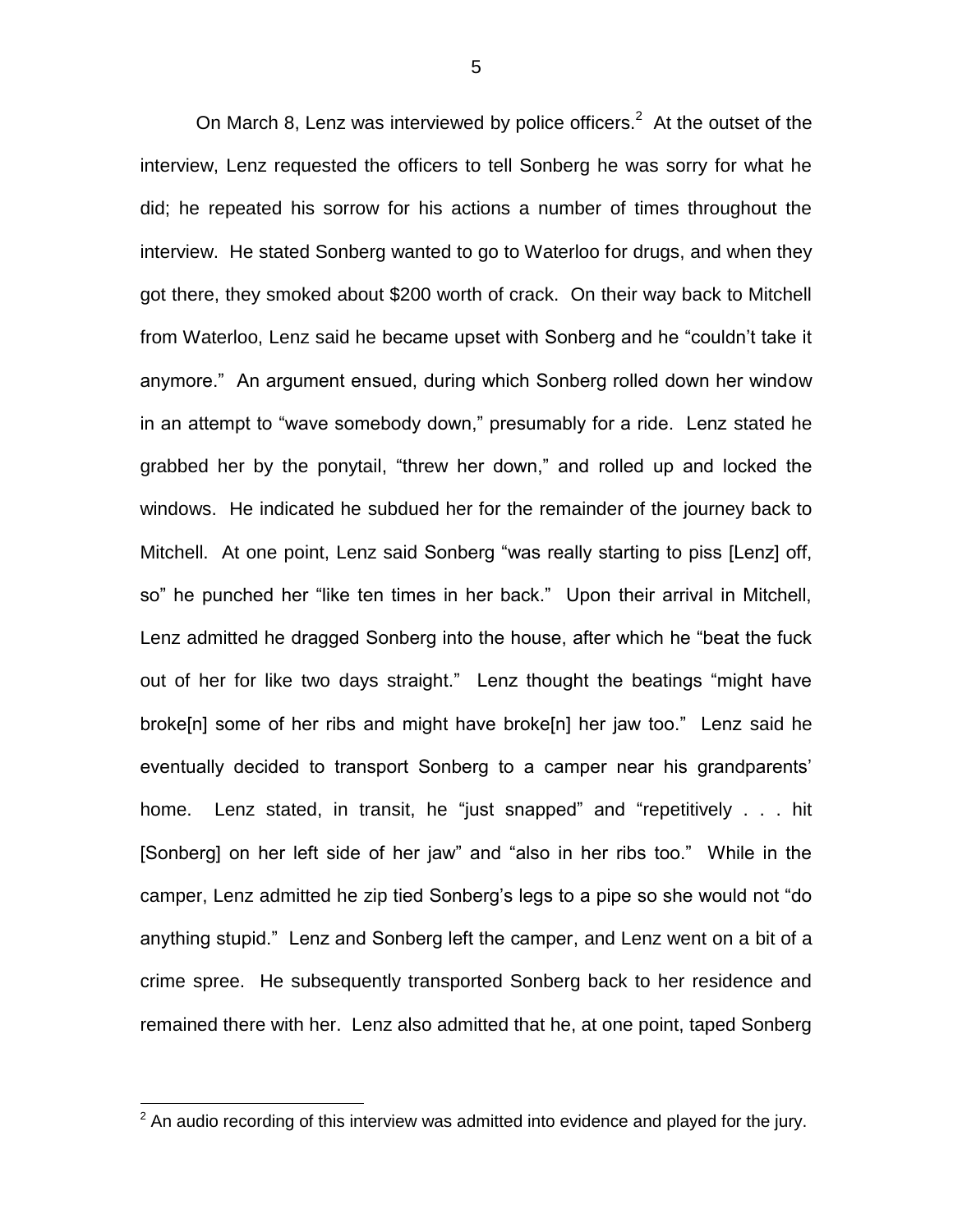to a chair in her home. Also, when searching Sonberg's purse, Lenz found a condom; he removed it from the wrapper and shoved it down Sonberg's throat.

Sonberg testified, throughout this ordeal, she thought she was going to die. As a result of the frequent beatings, she suffered severe bruising to her body lasting one or two weeks and, according to her, a severe concussion. She spent three days at Mayo, during which she underwent surgery. One of her doctors testified she suffered fractures to her jaw, maxillary sinus bone, and hyoid bone and exhibited multiple lacerations inside of her mouth. Fracturing of the hyoid bone is commonly caused by strangulation while the remainder of the injuries can be explained by blunt force trauma to the head or face. To correct her broken jaw, Sonberg underwent an open reduction internal fixation procedure. This procedure involves the internal fixation of the jawbone with titanium plates. Doctors also performed a maxillomandibular fixation, which required the placement of "at least six screws in the jaw." As a result of her broken jaw, Sonberg experiences difficulty with speaking and eating, and her jaw "pops" on occasion. Her jaw line is also misaligned, which has caused chipping of her back teeth.

Lenz was charged by trial information with a number of crimes in relation to the foregoing, including first-degree kidnapping and willful injury causing serious injury. A jury found him guilty on both counts. The district court denied Lenz's subsequent motions for a new trial and in arrest of judgment and sentenced Lenz to life in prison without the possibility of parole on the kidnapping

6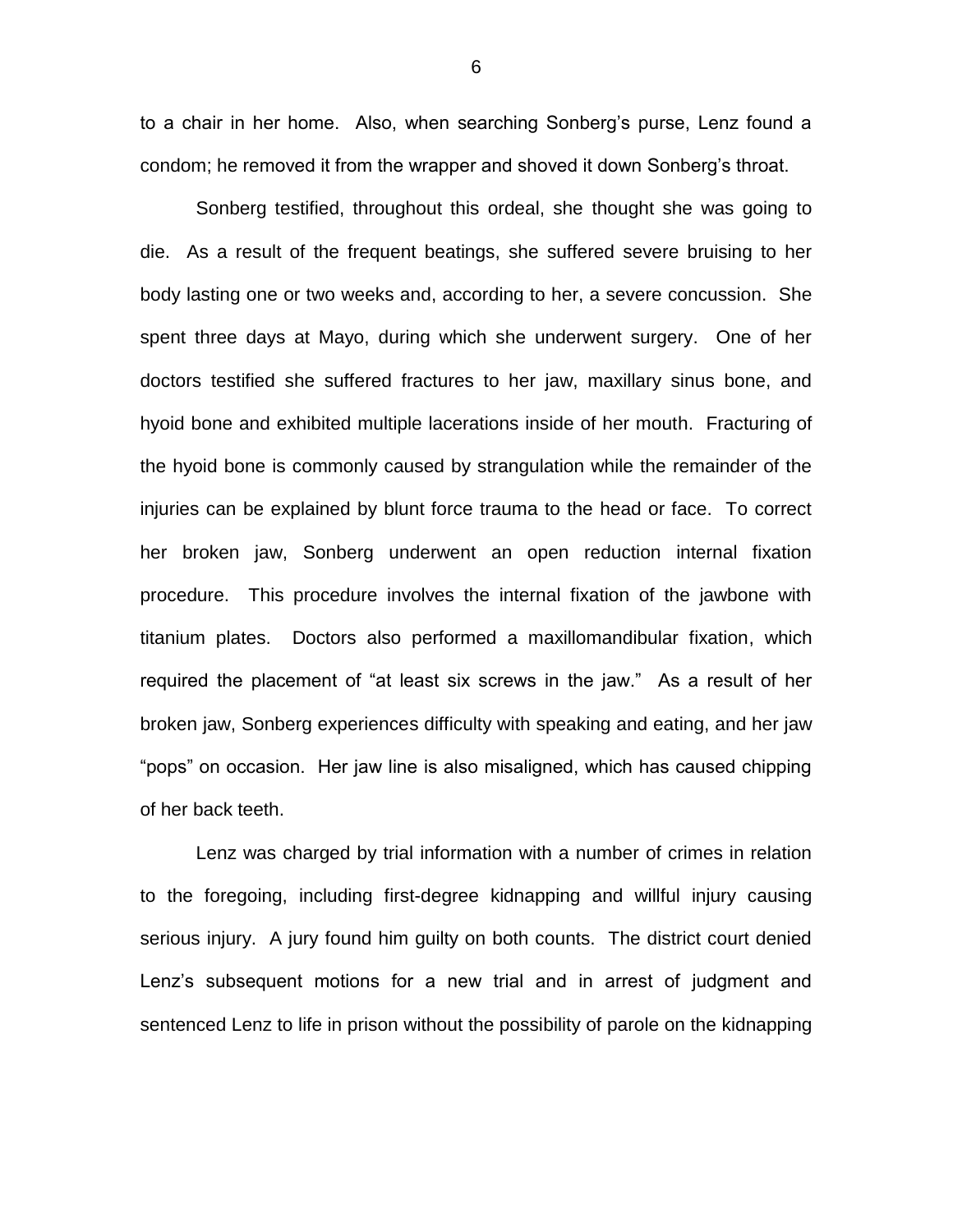charge. $3$  Lenz appeals. Additional facts may be set forth below as are relevant to the issues raised on appeal.

# **II. Evidentiary Rulings**

 $\overline{a}$ 

Lenz challenges the district court's evidentiary rulings in two respects. He contends (1) the district court improperly disallowed questioning of the alleged victim about her drug use at or around the time of the crime and (2) the court erred in allowing irrelevant and prejudicial information regarding whether a sheriff's deputy thought Lenz could have shot him at the time of his arrest. We review the district court's evidentiary rulings for an abuse of discretion. *State v. Tipton*, 897 N.W.2d 653, 690 (Iowa 2017). "An abuse of discretion occurs when the trial court exercises its discretion 'on grounds or for reasons clearly untenable or to an extent clearly unreasonable.'" *Id.* (quoting *State v. Buenaventura*, 660 N.W.2d 38, 50 (Iowa 2003)). Even if we conclude the district court abused its discretion, "we will only reverse if prejudice is shown." *Id.*

Lenz first complains that the district court disallowed "[a]ny evidence that [Sonberg] attempted to obtain drugs or used drugs near and during the time of the offense" and that such evidence should have been allowed because it "was relevant to her credibility." In sum, Lenz wanted to be able to offer evidence that Sonberg visited a drug dealer shortly before, or was on drugs at, the time of the offense and, therefore, her recollection of the facts was not credible. We note, however, the district court did not prevent the presentation of such evidence. The court expressly noted before opening statements that any evidence of drug use on the part of Sonberg occurring between March 5 and 7 would "be relevant

 $3$  The court merged Lenz's willful-injury conviction with his kidnapping conviction.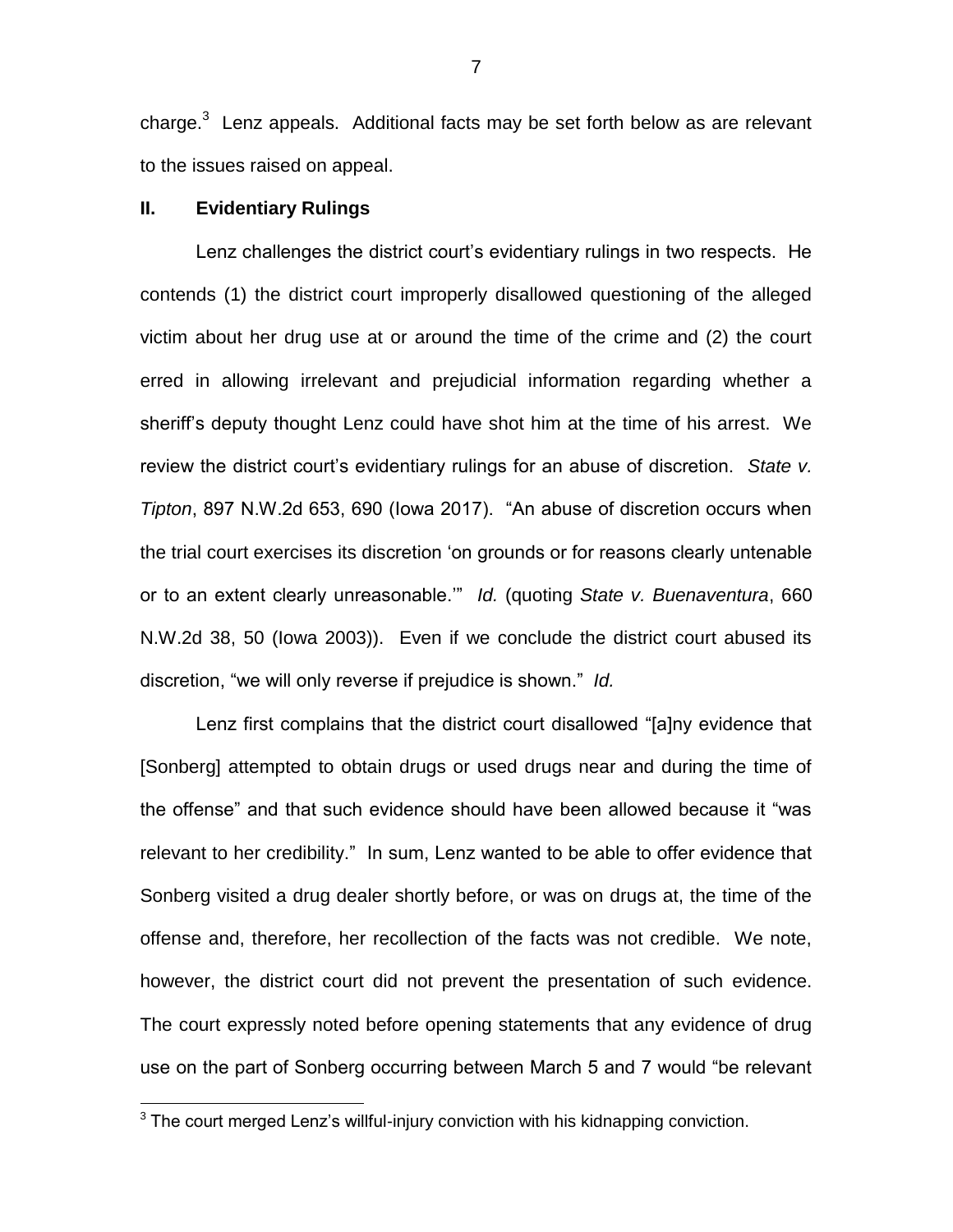to her memory and ability to accurately recall what's happened." The court repeated this position during Lenz's cross-examination of Sonberg, stating, "It would be the court's opinion that the only relevance of drug use or alcohol use . . . by Ms. Sonberg would be as it might affect her ability to comprehend what was going on or later recollect what happened during the time in question."

Lenz attempted to introduce evidence that Sonberg visited a drug dealer at some point in time. However, Lenz was unable to provide any evidence to the district court in his offer of proof that Sonberg's alleged visit to a drug dealer occurred in the relevant timeframe. In fact, the facts submitted to the district court largely indicated Sonberg's alleged visit to a drug dealer occurred sometime prior to March 5. Absent any indication that Sonberg's alleged visit to a drug dealer occurred within the relevant timeframe, we conclude the district court did not abuse its discretion in excluding the evidence.

In any event, the allegation that Sonberg was under the influence of drugs during her captivity made its way to the jury when the State offered a recording of Lenz's initial interview with law enforcement, wherein he stated Sonberg wanted to go to Waterloo for drugs, and when they got there they smoked about \$200 worth of crack together. Furthermore, rendering Sonberg's testimony incredible would have done very little for Lenz's cause, as he admitted to many of the criminal acts resulting in his conviction on his own accord. *See State v. Parker*, 747 N.W.2d 196, 210 (Iowa 2008) ("[W]e consider a variety of circumstances in determining the existence of harmless error, including the existence of overwhelming evidence of guilt."). We conclude the district court did not abuse its discretion in excluding evidence concerning Sonberg's alleged drug-related

8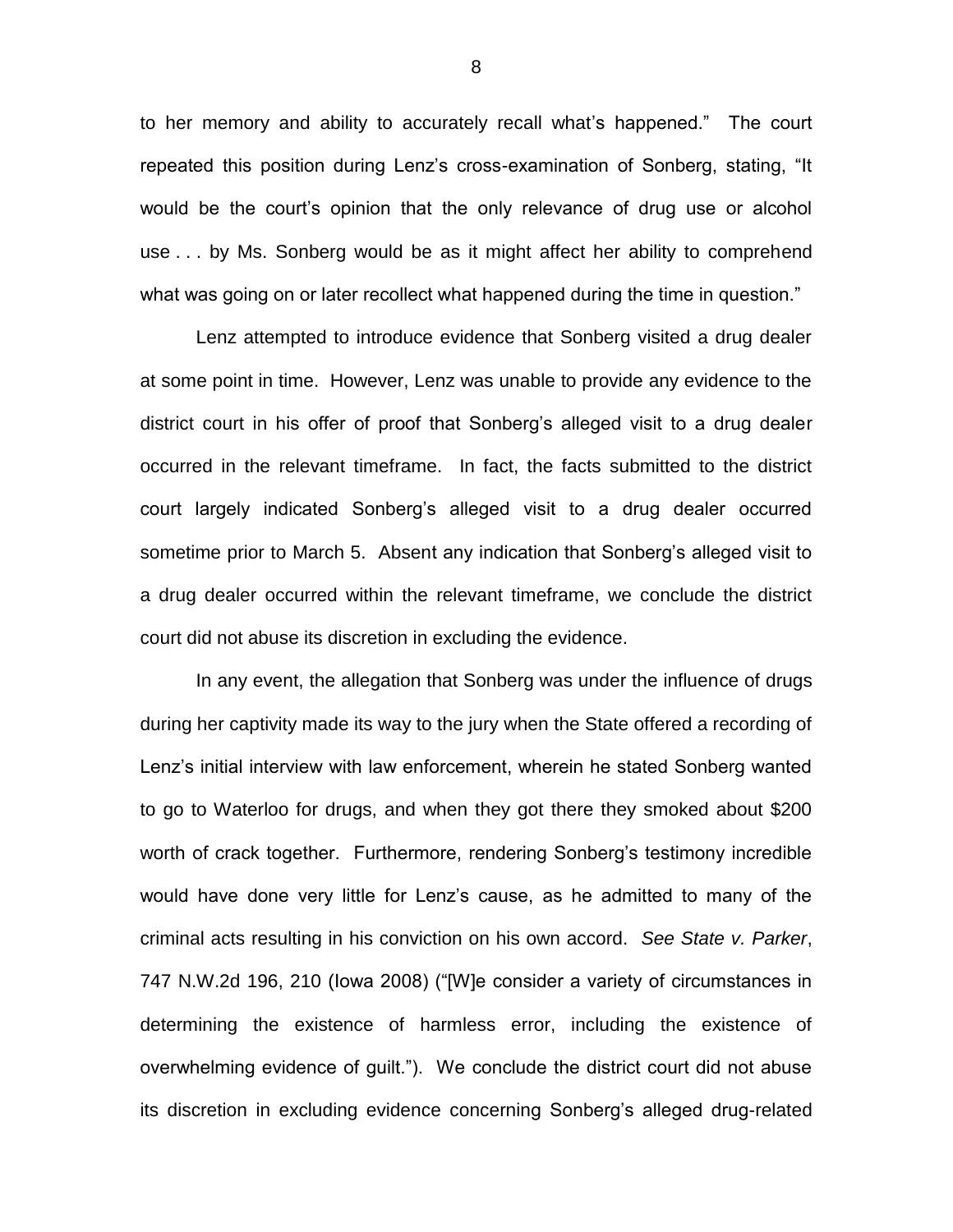activities and, in any event, the exclusion of such evidence was harmless and did not result in prejudice or a miscarriage of justice. *See id.* at 209.

Lenz also argues his trial counsel was ineffective in failing to argue the drug evidence was admissible under the inexplicably-intertwined doctrine. Obviously, this doctrine's namesake requires the proffered facts to be "inexplicably intertwined" with the facts underlying the charged crime. *See generally State v. Nelson*, 791 N.W.2d 414, 423–24 (Iowa 2010). Again, there is nothing to show that Sonberg's alleged visit to a drug dealer occurred in relation to her and Lenz's trip to Waterloo on March 5. Absent such evidence, the inextricably-intertwined argument would have been meritless. We therefore conclude trial counsel was not ineffective in failing to pursue the same. *See State v. Tompkins*, 859 N.W.2d 631, 637 (Iowa 2015) ("[W]here a claimant alleges counsel's failure to pursue a particular course breached an essential duty, there is no such duty when the suggested course would have been meritless.").

Next, Lenz contends the district court improperly allowed irrelevant and prejudicial information regarding whether a sheriff's deputy thought Lenz could have shot him at the time of his arrest. The arresting deputy testified at trial that, during a post-arrest search of Sonberg's residence, he discovered a loaded firearm in the couch "tucked into the cushions" "right beside where Mr. Lenz was sleeping." The State questioned the deputy whether Lenz, at the time of the arrest, could have reached the weapon. Following an overruled objection on speculation grounds, the officer answered, "Yes, he could [have]." He later testified, "I knew at that point that Mr. Lenz could have been able to grab that gun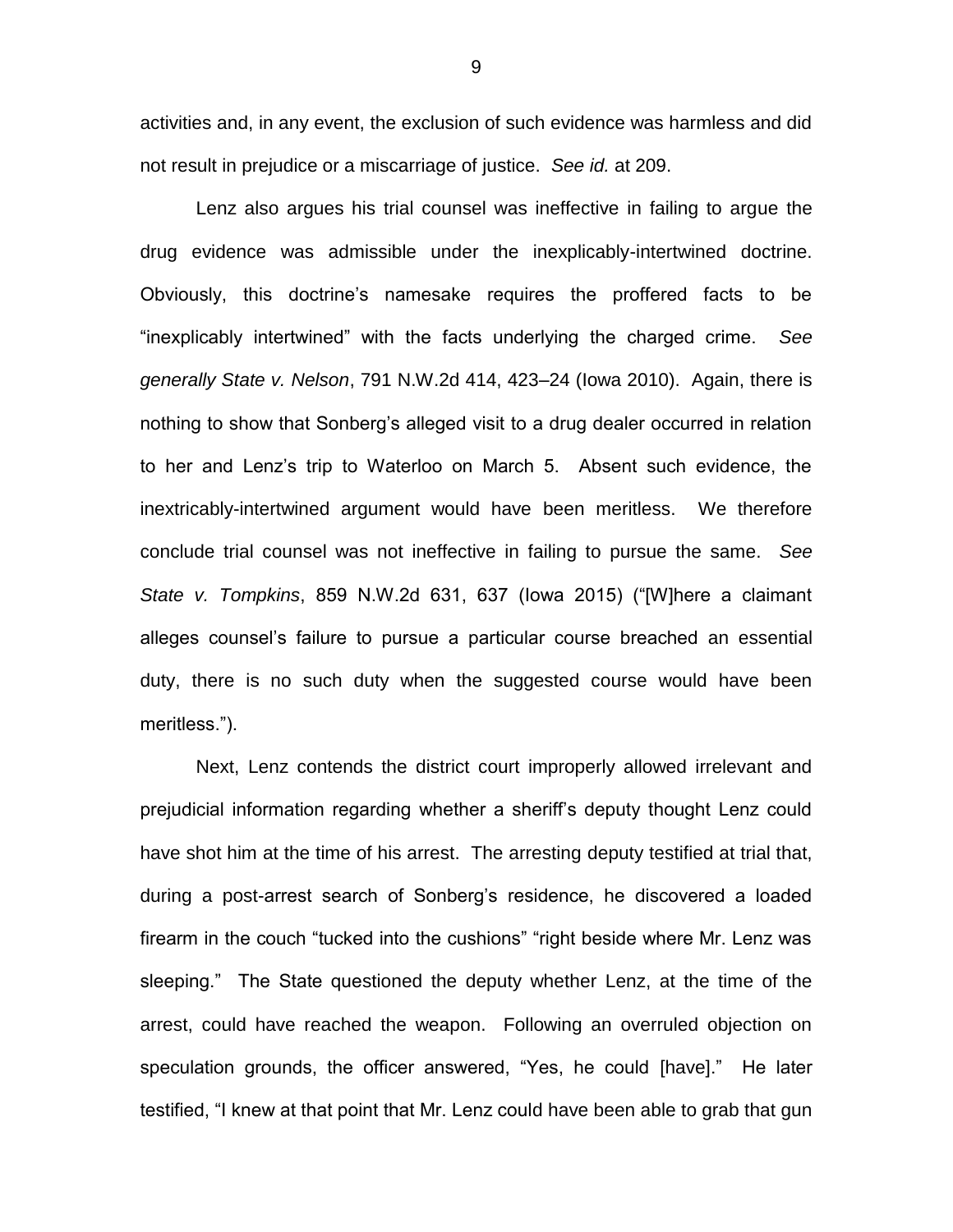and shoot me with it." We agree this testimony was irrelevant, *see* Iowa R. Evid. 5.401, but note "[e]rror in admission of evidence must be prejudicial to an accused to constitute cause for reversal." *State v. Liggins*, 524 N.W.2d 181, 188 (Iowa 1994). Simply stated, we are unable to conclude that the deputy's very brief, speculative testimony that Lenz could have reached the firearm and used it amounted to prejudice. Based on the substantial amount of evidence of Lenz's guilt, we cannot say the outcome of the trial would have been any different had the jury not heard this testimony. *Cf. State v. Crone*, 545 N.W.2d 267, 274 (Iowa 1996). We therefore decline to grant Lenz's request for a new trial on this ground.

### **III. Constitutionality of Iowa Code section 702.18**

Next, Lenz argues Iowa Code section 702.18 is unconstitutionally vague as applied to him. He specifically contends the use of the term "protracted" in the statute renders the statute too vague to be enforced in his case. Error was not preserved on this argument, as Lenz did not raise it before the district court. *See Meier v. Senecaut*, 641 N.W.2d 532, 537 (Iowa 2002) ("It is a fundamental doctrine of appellate review that issues must ordinarily be both raised and decided by the district court before we will decide them on appeal."). He also contends, however, that trial counsel was ineffective in failing to challenge the constitutionality of the statute. We must therefore consider the argument under an ineffective-assistance-of-counsel rubric, claims of which are not subject to our traditional error-preservation rules. *State v. Fountain*, 786 N.W.2d 260, 262–63 (Iowa 2010).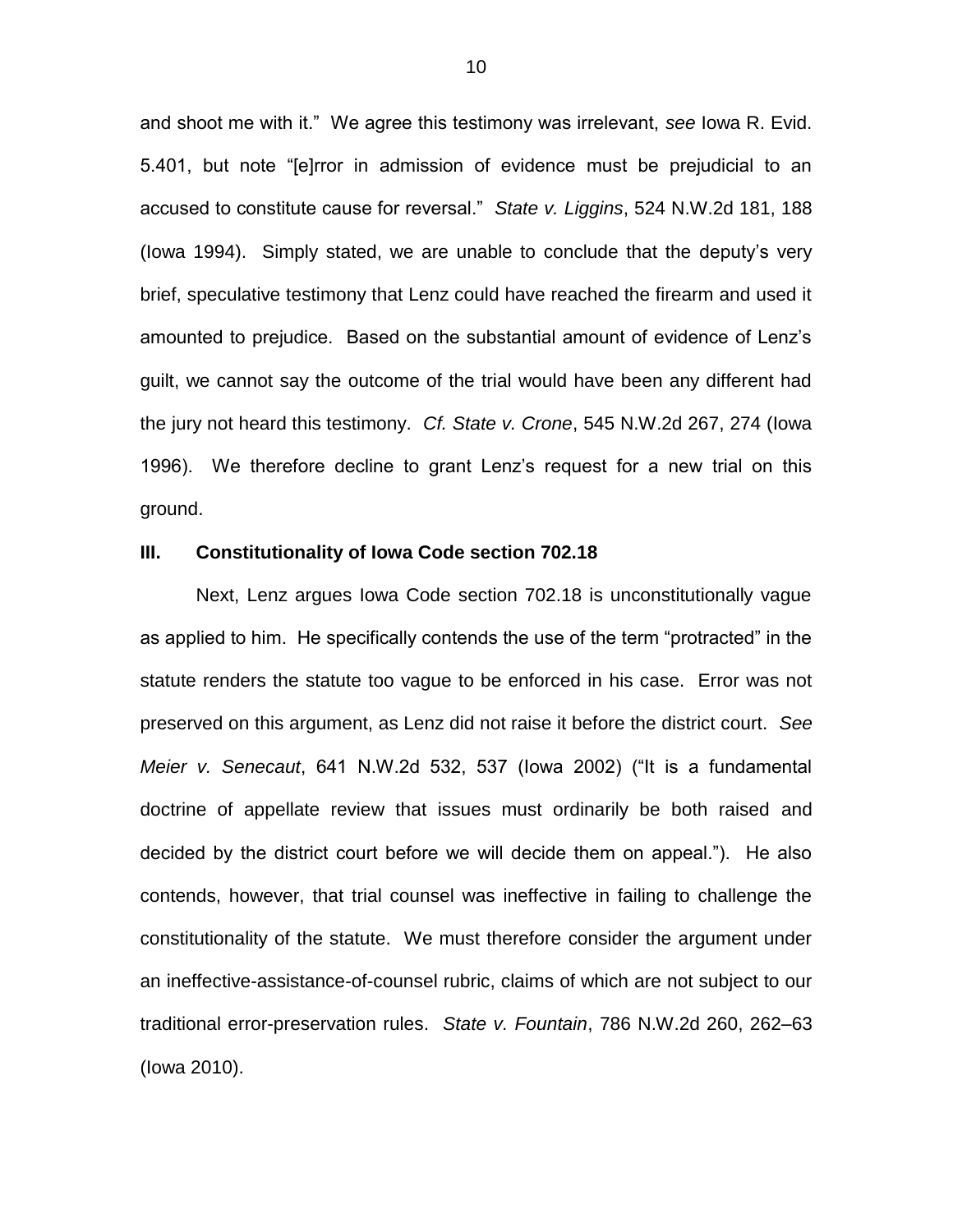Ineffective-assistance-of-counsel claims are reviewed de novo, as are challenges to the constitutionality of a statute. *Diaz v. State*, 896 N.W.2d 723, 727 (Iowa 2017) (ineffective-assistance claims); *State v. Opperman*, 826 N.W.2d 131, 133 (Iowa Ct. App. 2012) (constitutionality of statutes). To prevail on his claim of ineffective assistance of counsel, Lenz must prove, by a preponderance of the evidence, that (1) his counsel was deficient in failing to perform an essential duty and (2) prejudice resulted. *Strickland v. Washington*, 466 U.S. 668, 687 (1984); *State v. Harris*, 891 N.W.2d 182, 185 (Iowa 2017) (quoting *State v. Straw*, 709 N.W.2d 128, 133 (Iowa 2006)). In considering a claim of ineffective assistance of counsel, it is not necessary for a reviewing court to determine whether "trial counsel's performance was deficient before examining the prejudice component of [the] ineffective-assistance claim." *State v. Tate*, 710 N.W.2d 237, 240 (Iowa 2006); *accord Strickland*, 466 U.S. at 697 ("If it is easier to dispose of an ineffectiveness claim on the ground of lack of sufficient prejudice, which we expect will often be so, that course should be followed."). "Prejudice is established if 'there is a reasonable probability that, but for the counsel's unprofessional errors, the result of the proceeding would have been different.'" *Harris*, 891 N.W.2d at 185–86 (quoting *State v. Reynolds*, 746 N.W.2d 837, 845 (Iowa 2008)); *accord Strickland*, 466 U.S. at 694. "In other words, a party claiming prejudice arising from ineffective assistance of counsel must establish a probability of a different result sufficient to undermine our confidence in the outcome of the case." *Harris*, 891 N.W.2d at 186. If an argument to the district court would have been meritless, the claim fails. *See Tompkins*, 859 N.W.2d at 637.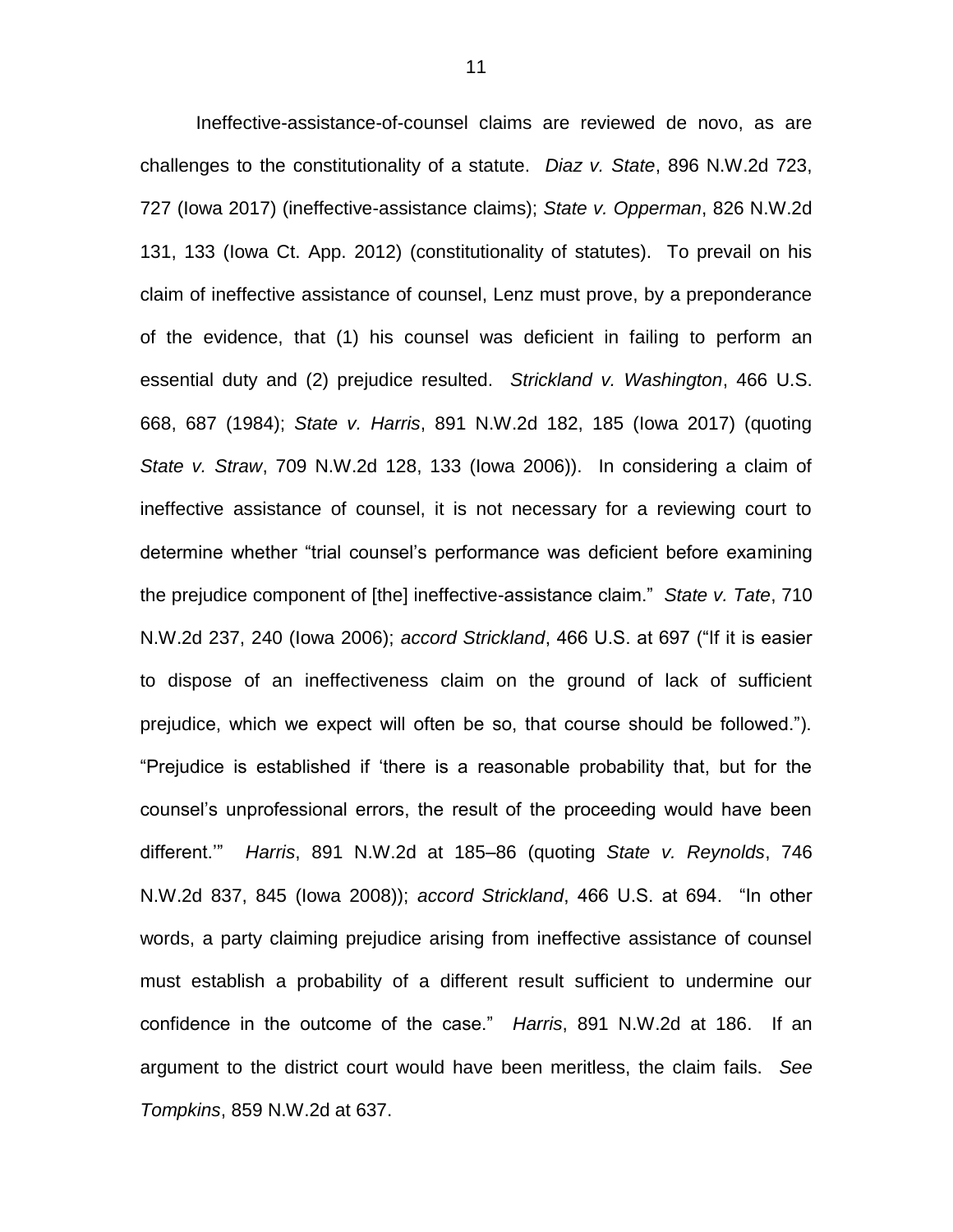Section 702.18 defines serious injury to include, among other things, any bodily injury which "[c]auses protracted loss or impairment of the function of any bodily member or organ." As noted, Lenz argues the term "protracted" renders the statute unconstitutionally vague. A defendant challenging the validity of a criminal statute "carries the heavy burden to rebut a strong presumption of constitutionality." *State v. Anderson*, 308 N.W.2d 42, 46 (Iowa 1981) (quoting *State v. Sullivan*, 298 N.W.2d 267, 270 (Iowa 1980)). If a criminal statute "give[s] a person of ordinary intelligence fair notice of what is prohibited" and "provide[s] an explicit standard for those who apply it," the statute is not unconstitutionally vague. *Id.* (quoting *State v. Pierce*, 287 N.W.2d 570, 573 (Iowa 1980)). "The specificity required of a statute need not be apparent on its face," and courts "may look to prior decisions, the dictionary and common usage" in determining whether a statute is unconstitutionally vague. *Id.*

The word "protract" means "to draw out or lengthen in time or space." *Protract*, Webster's Third New International Dictionary 1826 (unabridged ed. 2002). The word "extend," which the district court used in its jury instruction defining serious injury, is a synonym. *Id.* The common meaning of the term carries a similar import. *See, e.g.*, *State v. Dorrance*, 70 A.3d 451, 454 (N.H. 2013). Based on the meaning of the challenged term, we conclude the term "protracted" as used in the statute sufficiently notifies persons of ordinary intelligence that inflicting bodily injuries that cause a lengthened or extended loss or impairment of the function of any bodily member or organ is prohibited. Likewise, in requiring that the bodily injury be protracted, lengthened, or extended, rather than immediately ceasing upon infliction, the statute provides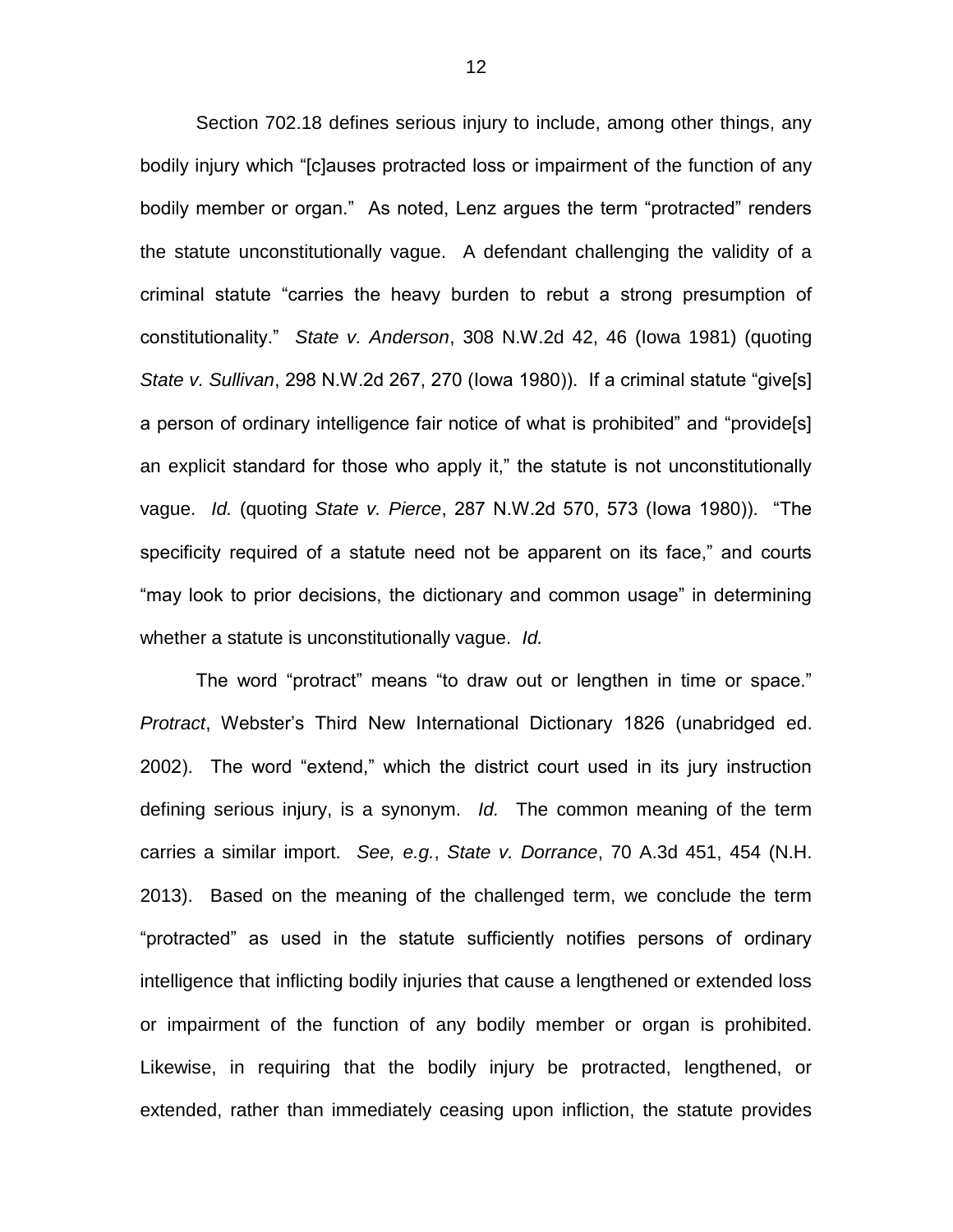the jury with an explicit standard for its application. We conclude the statute is not unconstitutionally vague as applied to the facts of this case.

Lenz goes on to argue that Sonberg was "medically fixed" within three days of her injuries—suffering for merely three days cannot amount to a protracted loss or impairment—and the injury only became serious when she declined to follow up on her medical treatment. We, however, believe the injuries suffered by Sonberg and the evidence submitted in this case generated a jury question as to whether her loss or impairment was protracted. *Cf. State v. Welton*, 300 N.W.2d 157, 161 (Iowa 1981); *State v. Mott*, 635 N.W.2d 301, 303– 04 (Iowa Ct. App. 2001).

Based on the facts of this case, we conclude a challenge to the constitutionality of Iowa Code section 702.18(1)(b)(3) would have been meritless. We therefore conclude Lenz's trial counsel did not render ineffective assistance in failing to challenge the statute. *See Tompkins*, 859 N.W.2d at 637.

#### **IV. Sufficiency of the Evidence**

Next, Lenz asserts the evidence was insufficient to support a necessary element of the crime, that the victim suffered a serious injury or, alternatively, that any serious injury was a result of confinement. The State contests error preservation on the alternative argument. Because Lenz, in his motions for judgment of acquittal, challenged the establishment of the fourth element, which includes both alternatives above, we elect to bypass the State's errorpreservation argument and proceed to the merits. *See, e.g.*, *State v. Taylor*, 596 N.W.2d 55, 56 (Iowa 1999) (bypassing an error-preservation issue and proceeding to the merits of the appeal).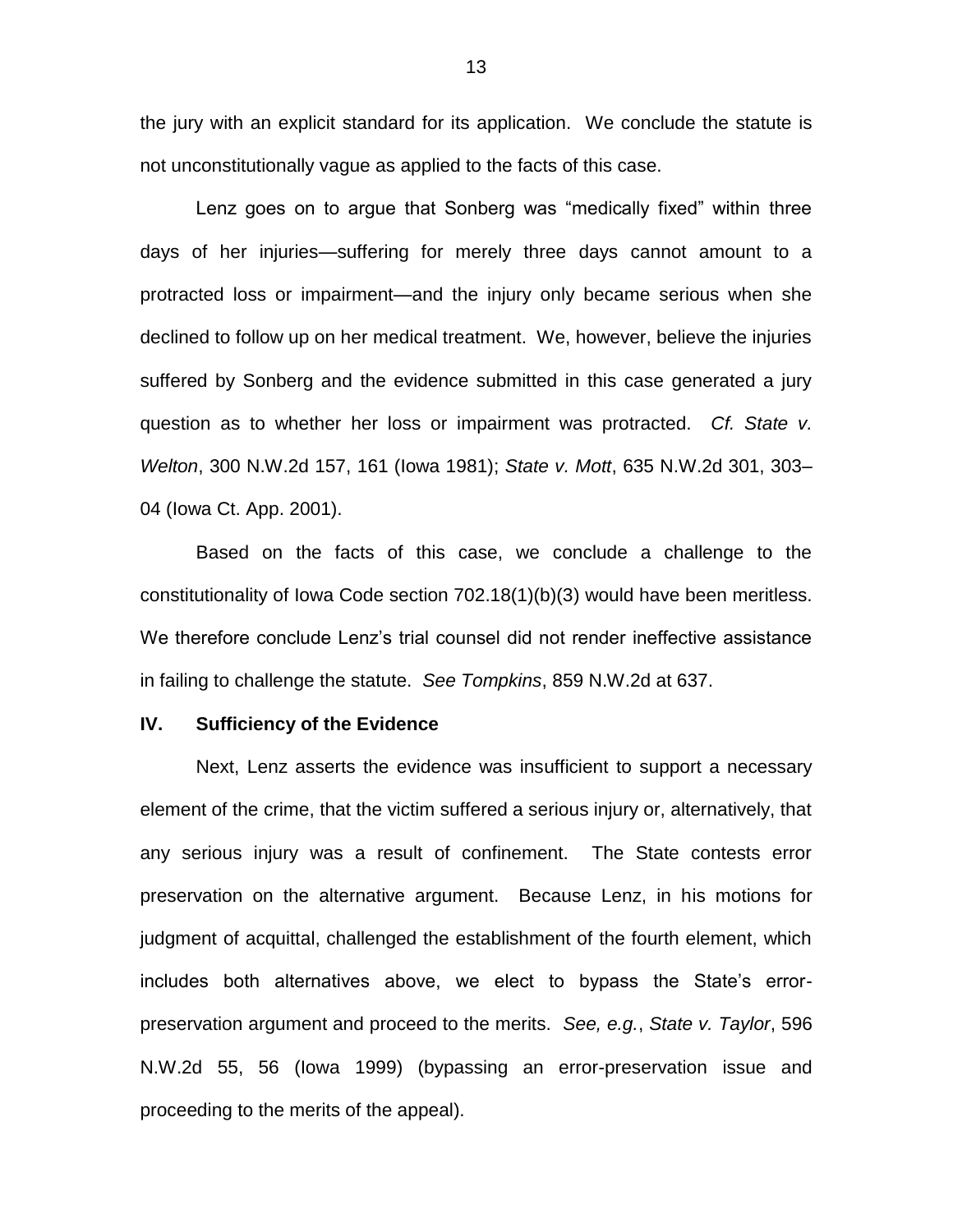"We review challenges to the sufficiency of evidence for correction of errors at law." *Tipton*, 897 N.W.2d at 692. A verdict will stand if supported by substantial evidence. *Id.* "Evidence is substantial when a rational trier of fact would be convinced the defendant is guilty beyond a reasonable doubt." *Id.* The evidence is to be viewed "in the light most favorable to the State, 'including legitimate inferences and presumptions that may fairly and reasonably be deduced from the record evidence.'" *Id.* (quoting *State v. Williams*, 695 N.W.2d 23, 27 (Iowa 2005)). We consider all of the evidence, "not just the evidence supporting guilt." *Id.*

The State was required to prove, among other things, that as a consequence of the kidnapping, Sonberg suffered a serious injury. *See* Iowa Code § 710.2; *see also id.* § 702.18. The serious-injury requirement may be satisfied with substantial evidence that Lenz subjected Sonberg to a bodily injury which either (1) created a substantial risk of death, (2) caused serious permanent disfigurement, or (3) caused protracted loss or impairment of the function of any bodily member or organ. *Id.* § 702.18(1)(b). Our supreme court has adopted the Model Penal Code's definition of "bodily injury" which is any "physical pain, illness, or . . . impairment of physical condition." *State v. Gordon*, 560 N.W.2d 4, 6 (Iowa 1997) (quoting *State v. McKee*, 312 N.W.2d 907, 913 (Iowa 1981)).

In his initial interview with law enforcement, Lenz admitted to frequently beating Sonberg during her three-day confinement. He noted he "beat the fuck out of her for like two days straight" and thought the beatings "might have broke[n] some of her ribs and might have broke[n] her jaw too." Sonberg's testimony generally aligned with Lenz's concessions to law enforcement and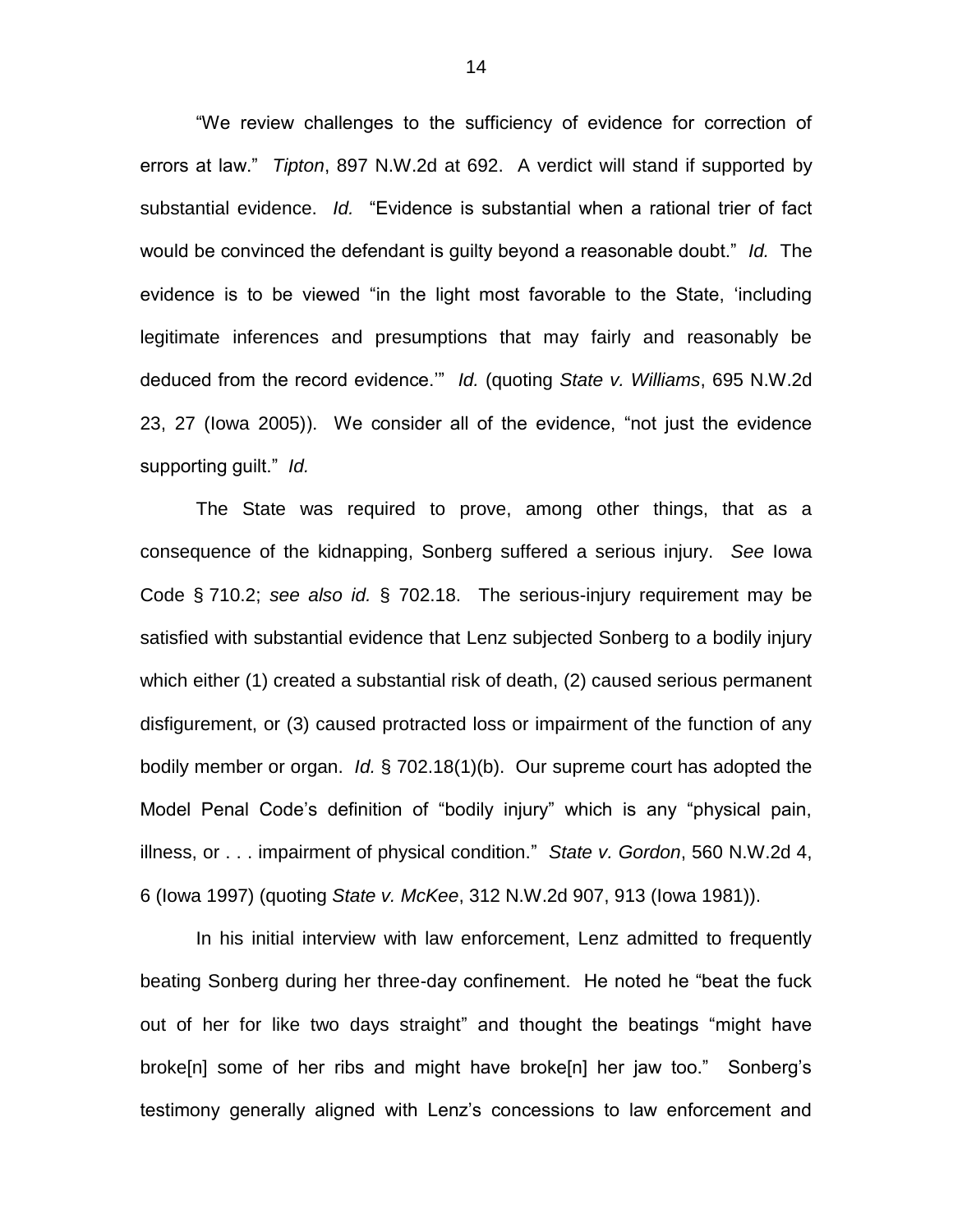added that Lenz strangled her to a point that she thought she was going to die and threatened her with the display of a firearm on multiple occasions, hit her "upside the head" with it, and pressed its muzzle against her flesh. As a result of Lenz's conduct toward Sonberg while he confined her, Sonberg suffered, among other things, a broken jaw that required reparative surgery. She also suffered a fracture to her hyoid bone, which is commonly caused by strangulation.

Based on the evidence presented, the jury could have reasonably concluded that Lenz's strangulation of Sonberg and frequent blows to her head and face during her confinement caused physical pain and created a substantial risk of death. The jury could have also reasonably concluded Sonberg's injuries amounted to protracted losses or impairments of the function of a bodily member or organ, namely her jaw. Viewing the evidence in the light most favorable to the State, we conclude the evidence was sufficient to convince a rational trier of fact that Lenz was guilty of first-degree kidnapping beyond a reasonable doubt. We conclude the district court did not err in denying Lenz's motions for judgment of acquittal.<sup>4</sup>

#### **V. Jury Instructions**

 $\overline{a}$ 

Finally, Lenz argues "the court failed to instruct the jury on issues in the record." He specifically contends the jury should have "been instructed on the defenses of diminished capacity/responsibility, intoxication, proximate cause, and

 $4$  Our conclusions on this issue are also dispositive of Lenz's final argument, raised as an ineffective-assistance claim, that the jury's general verdict makes it unclear whether he was convicted on a valid or invalid basis. In relation to that argument, he contends "the [S]tate presented no evidence that any injury sustained 'create[d] a substantial risk of death'" and, because it is unclear from the record whether the jury convicted him on this statutory alternative, he is entitled to a new trial. Because we conclude that alternative was supported by substantial evidence, we reject the argument.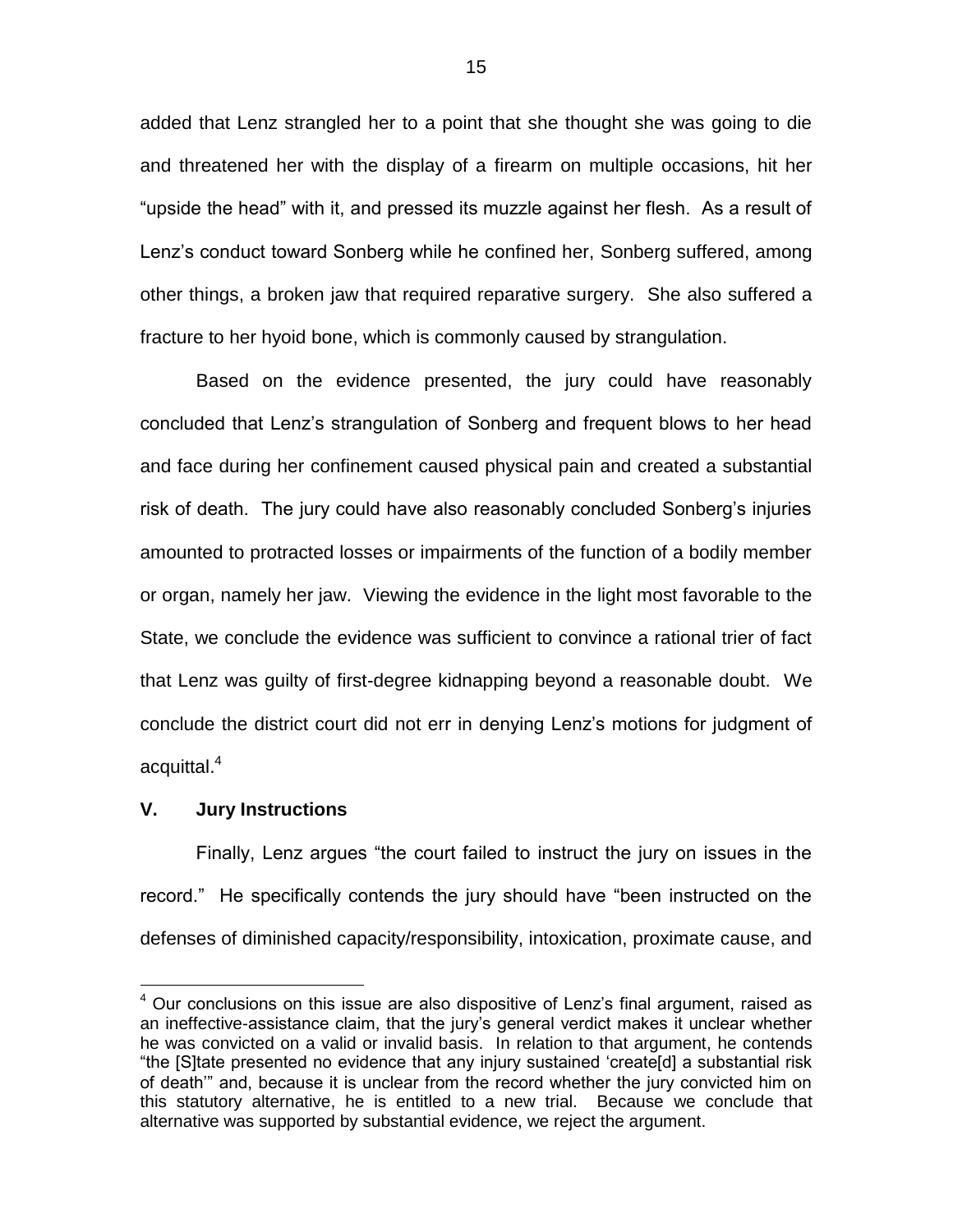superseding or intervening cause." He alternatively argues "trial counsel was ineffective for not ensuring the instructions [were] added."

"Alleged errors in the submission or refusal to submit jury instructions are reviewed for correction of errors at law." *Tipton*, 897 N.W.2d at 694. "'Errors in jury instructions are presumed prejudicial unless' a lack of prejudice is shown beyond reasonable doubt." *Id.* (quoting *State v. Ambrose*, 861 N.W.2d 550, 554 (Iowa 2015)). "We review jury instructions as a whole to determine whether the jury instructions correctly state the law." *Id.* Ineffective-assistance-of-counsel claims are reviewed de novo. *Diaz*, 896 N.W.2d at 727.

A. Proximate Cause and Superseding or Intervening Cause

After the close of evidence, Lenz requested the court to include "standard stock instruction[s] 700.3 . . . and 700.6." The former provides, "The conduct of a party is a cause of damage when the damage would not have happened except for the conduct." Iowa Civ. Jury Instruction 700.3. The latter relates to superseding or intervening cause and generally informs the jury that, if the conduct of another occurs after the conduct of the defendant and causes damage and the prior conduct of the defendant did not create or increase the risk that the victim would sustain the subsequent damage through the conduct of another, then the defendant is not liable. *See* Iowa Civ. Jury Instruction 700.6. Lenz premised his request for these instructions on his assertion that Sonberg's failure to follow her physician's instructions following her surgery resulted in her continuing impairment. The district court declined to include the instructions.

A requested instruction must be given if it "correctly states the law, has application to the case, and is not stated elsewhere in the instructions." *State v.*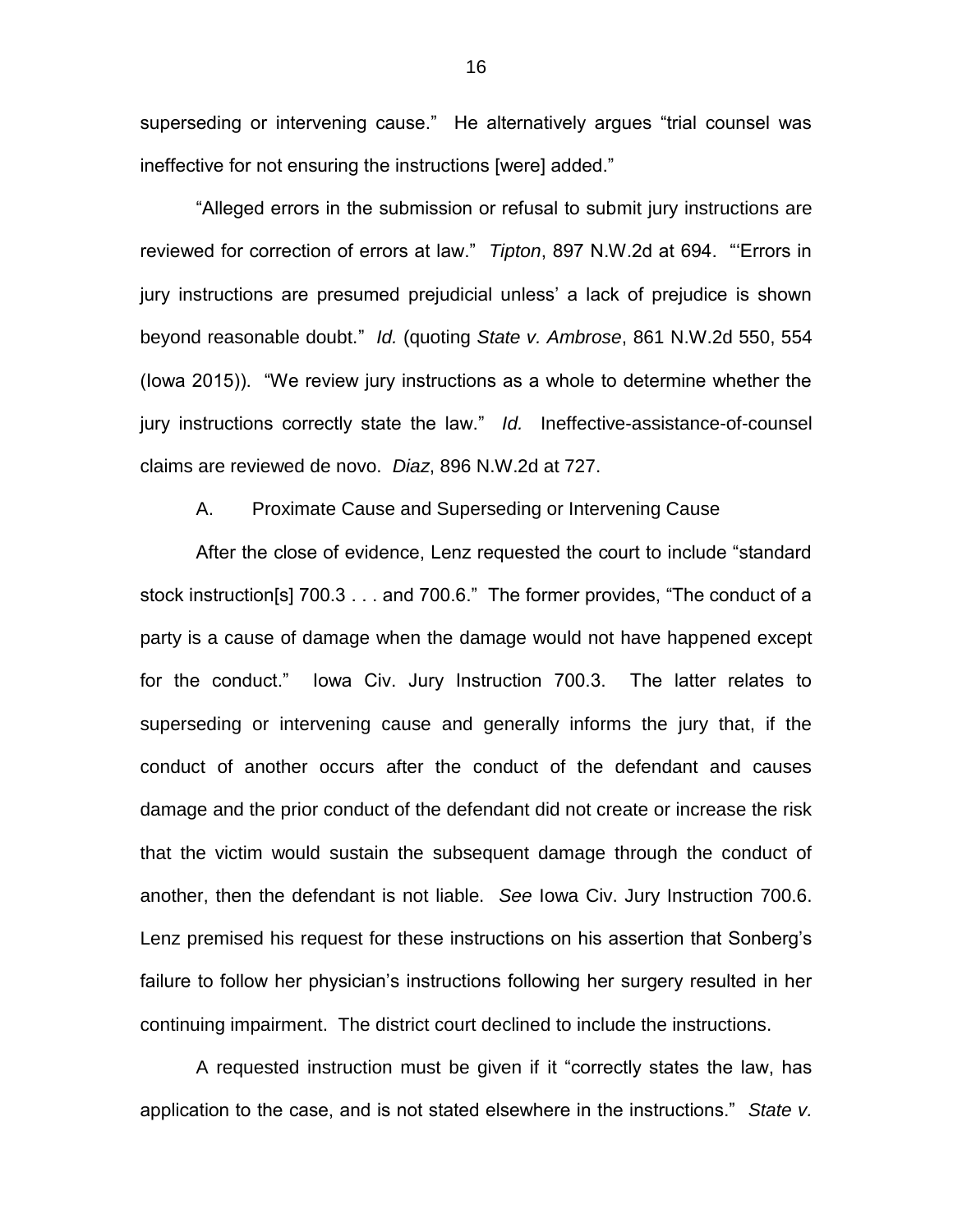*Martinez*, 679 N.W.2d 620, 623 (Iowa 2004) (quoting *State v. Kellogg*, 542 N.W.2d 514, 516 (Iowa 1996)). The first instruction embraces the factual-cause component of proximate causation: "but for the defendant's conduct, the harm or damage would not have occurred." *State v. Marti*, 290 N.W.2d 570, 584–85 (Iowa 1980). The concept of but for causation was clearly included in the district court's instructions to the jury. As such, we affirm the district court's refusal to include a repetitive instruction concerning proximate cause.

The second instruction relates to legal causation. *See id.* at 585. Although it is true that "[a] defendant can be relieved of criminal responsibility if an intervening act breaks the chain of causal connection between the defendant's actions and the victim's" injury, "the intervening act must be the *sole* proximate cause of" injury. *State v. Garcia*, 616 N.W.2d 594, 597 (Iowa 2000); *accord Mott*, 635 N.W.2d at 303 (noting the intervening act "must be the sole proximate cause of the ultimate injury" in order for the concept of superseding or intervening cause to be relevant). Our supreme court has noted, "The intervention of a force which is a *normal consequence* of a situation created by the actor's negligent conduct is not a superseding cause of harm which such conduct has been a substantial factor in bringing about." *Garcia*, 616 N.W.2d at 597 (quoting *State v. Murray*, 512 N.W.2d 547, 551 (Iowa 1994)). Simply stated, Sonberg's failure to follow her physician's instructions following surgery was not the sole proximate of her injuries. Rather, Lenz was responsible for the ultimate injury. *Cf. Mott*, 635 N.W.2d at 303. Accordingly, the concept of superseding or intervening cause was not applicable to the facts of this case and the district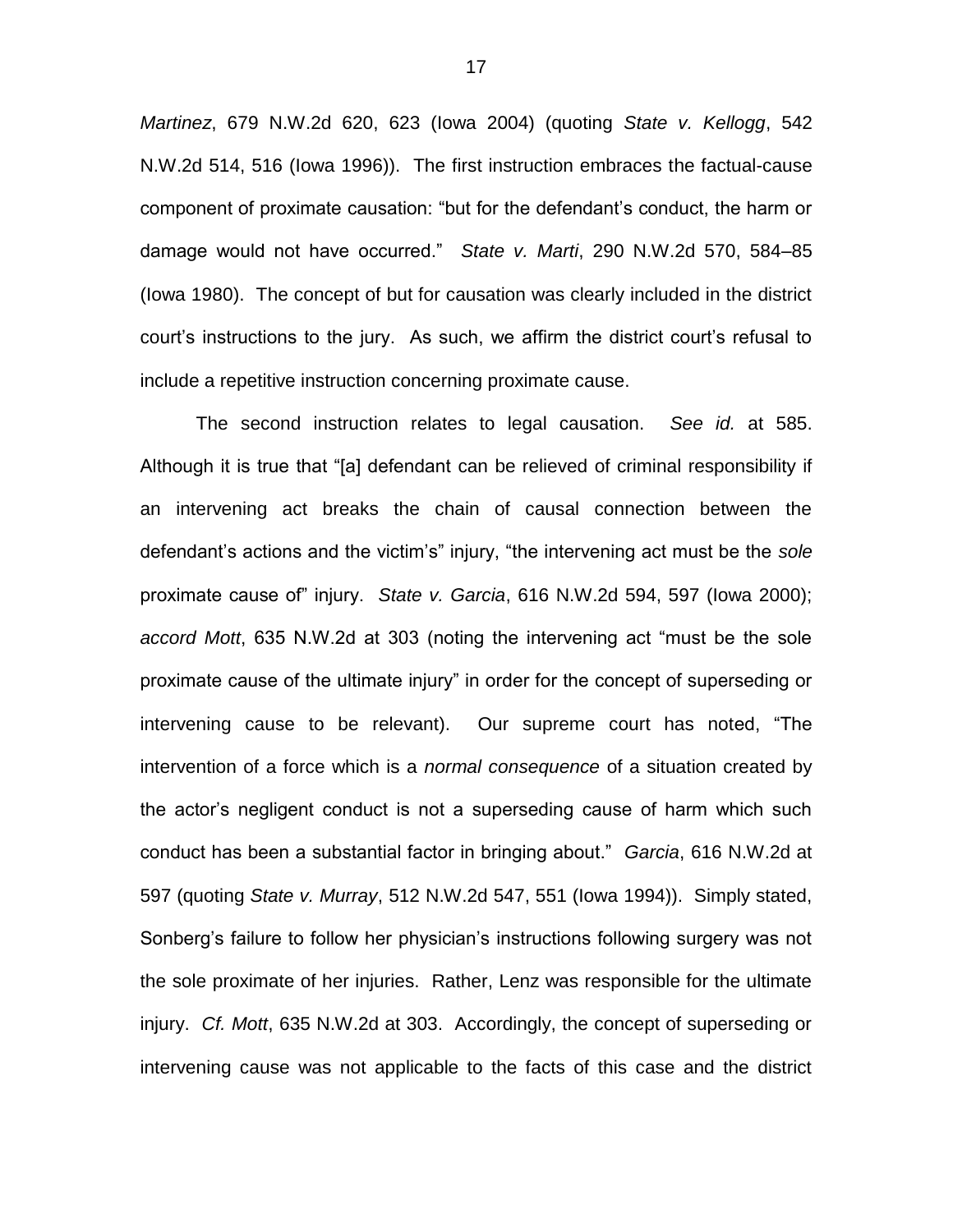court did not err in refusing to include the requested instruction. *See Martinez*, 679 N.W.2d at 623.

B. Intoxication and Diminished Capacity or Responsibility

Lenz's did not raise intoxication or diminished capacity or responsibility as defenses at trial. As such, those defenses are waived. *See* Iowa Rs. Crim. P. 2.11(3) ("Failure of the defendant to timely raise defenses . . . which must be made prior to trial under this rule *shall* constitute waiver thereof . . . ." (emphasis added)); 2.11(4) (requiring motions under rule 2.11 to be filed no later than forty days after arraignment); 2.11(11)(b)(1) (noting notice of diminished-responsibility defense is subject to time deadlines under rule 2.11); 2.11(11)(c) (noting notice of intoxication defense is subject to time deadlines under rule 2.11); *see also State v. Battle*, No. 12-0272, 2013 WL 541640, at \*2 (Iowa Ct. App. Feb. 13, 2013) (finding defense waived when not raised in district court).

We are therefore left with Lenz's argument that "trial counsel was ineffective for not ensuring the instructions [were] added." We decline to entertain this argument because it is contained in a single sentence tacked on to the end of Lenz's analysis on this issue. Lenz provides us with no analysis, argument, or on-point authority concerning how his counsel was deficient in failing to perform an essential duty and how it resulted in prejudice to him. Under these circumstances, we would normally consider an argument on appeal waived. *See* Iowa R. App. P. 6.903(2)(g)(3); *In re C.B.*, 611 N.W.2d 489, 492 (Iowa 2000) ("A broad, all encompassing argument is insufficient to identify error in cases of de novo review."); *see also Hyler v. Garner*, 548 N.W.2d 864, 876 (Iowa 1996) ("[W]e will not speculate on the arguments [a party] might have